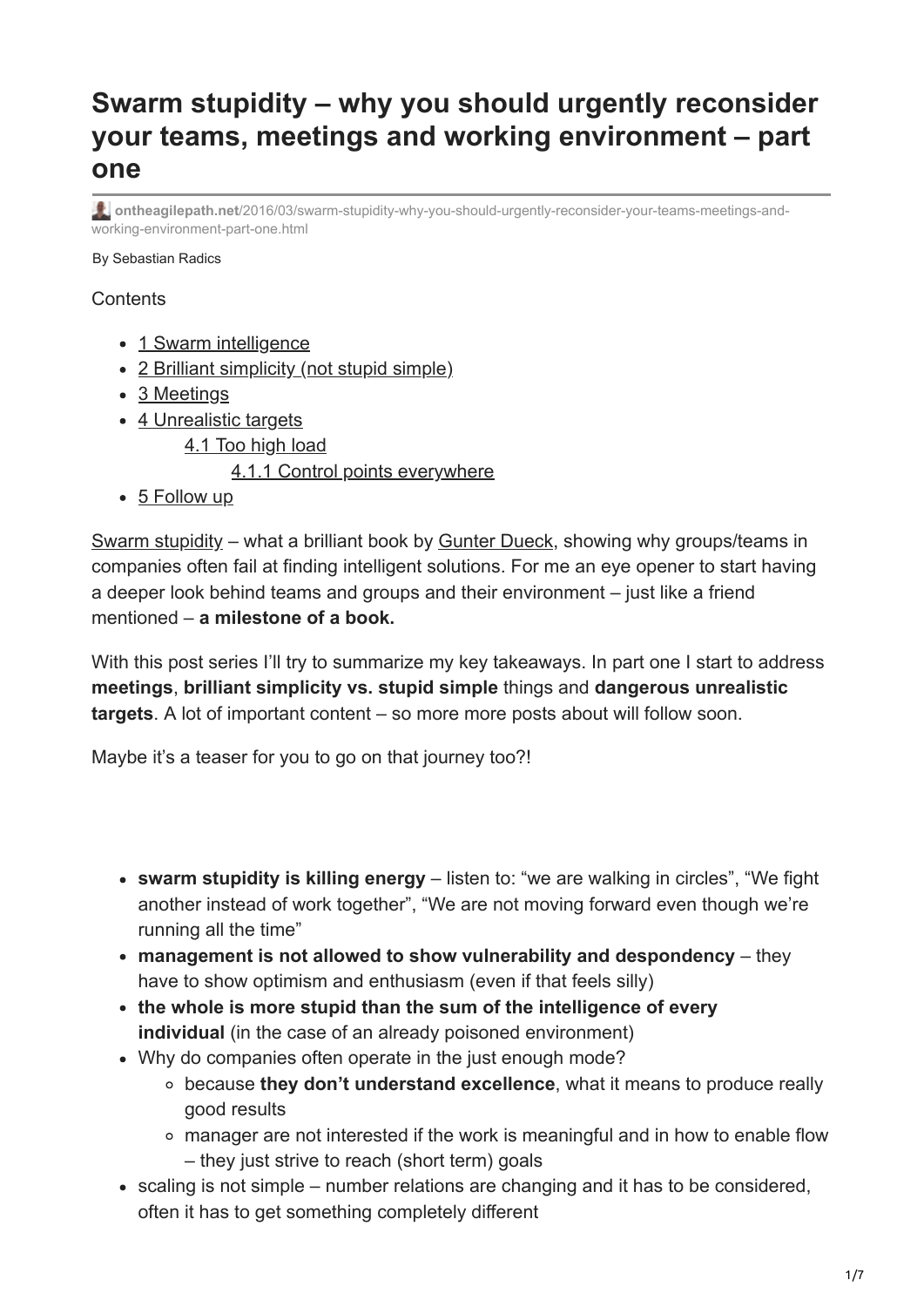- **through speeding up** work, one has to work much more carefully because more stress means more errors. **If a team "just" has to work faster it will change the team dynamics** – **it does not stay normal good work but erodes** under stress to just enough work ... and that leads to more controlling, reviews, sanctions... **CHAOS**
- **companies often don't provide a meaningful shape** everyone just has a workplace and has to do her work – faster, more concentrated and without much energy flowing back from the company to the employee (beside the money compensation)
- many companies aim to grow more, often more than double the market growth … what is impossible if seen in a broader picture
- **middle management lost in the middle, without real power to protest up the hierarchy and pacify statements down the hierarchy.**

# <span id="page-1-0"></span>**Swarm intelligence**

- a team of **people who share a common purpose** and **joy of working together** towards their common goal – it is a changing swarm of enthusiasts (who would like to leave – leaves … who would like to join – joins)
- no side interests, no personal fights
- when the original problem is solved the swarm dissolves and everyone goes their own way – new problem – new swarm
- **everyone can see the elephant** (see below)
- (seeing) **the whole is giving power** to everyone involved

## <span id="page-1-1"></span>**Brilliant simplicity (not stupid simple)**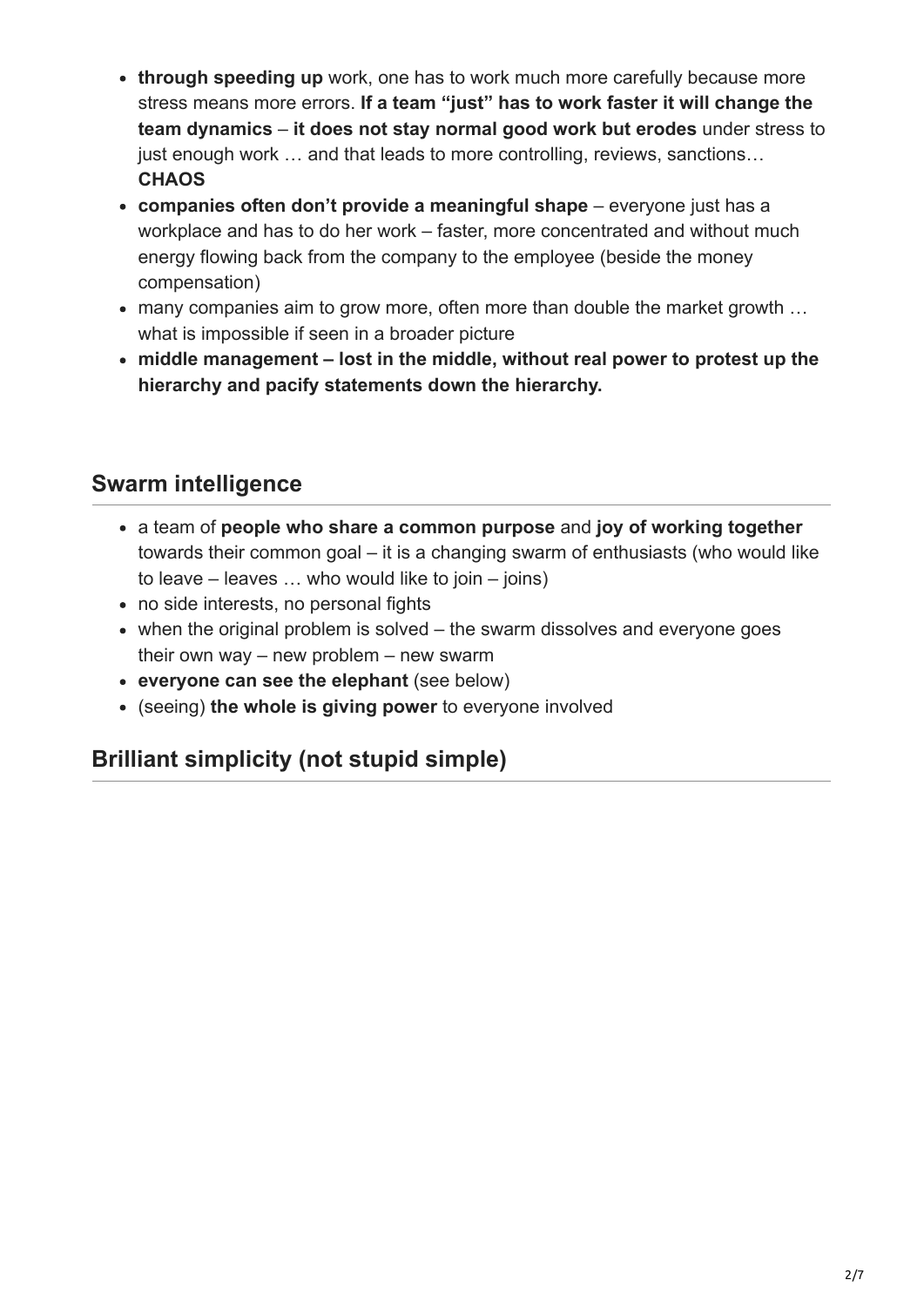

- **to explain** something one can **either dumb it down** OR **use examples and explaining pictures** to describe it in a brilliant simple way
- **clarity needs hard work** (and time)
- 5 steps to brilliant simplicity of a solution (1) **stupid simple** (2) **good enough (loveless simple)** – (3) **perfect but to complex** – (4) **smart (with love)** – (5) **brilliantly simple** – lets consider a product for example
	- $\circ$  stupid simple the product is primitive, just usable for some use cases, it still has a lot of flaws and errors
	- $\circ$  loveless simple the product is already usable for more but already more complicated too. Often it nerves and we don't understand it. Design did not follow the users perspective.
	- too complex the product can do everything someone *could* need but one needs to be an expert to use it. The learning time is far too high
	- $\circ$  smart simple to use and with rich functionality
	- $\circ$  brilliantly simple it does what it should and everyone is happy
- the **brilliantly simple is beautiful and clear**. It is simple to explain. It stands for honesty, openness, unsuspiciousness, innocence, straightness and missing unnecessary redundancy.

### <span id="page-2-0"></span>**Meetings**

There are heavy flaws in todays meeting culture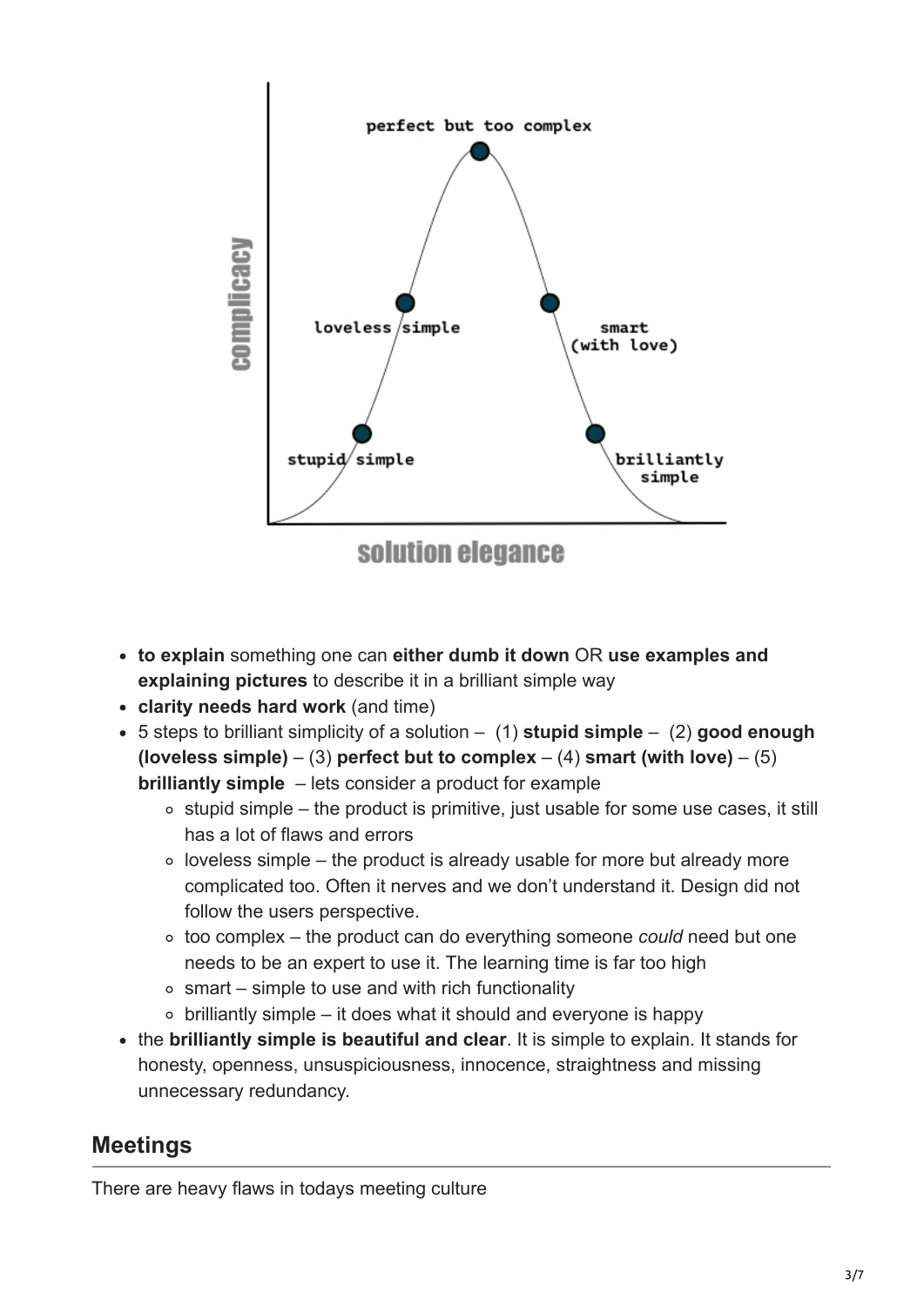- **we rarely talk about work** but just coordinate who does what and until when (and everyone is nerved)
- there is an **increasing amount of meetings** that take more and more time from our "real" work, leading to even more stress doing our work
- the number of participants and topics discussed are **often not of real interest for everyone participating** (and it adds to the fact of not doing the real work that is waiting)
- meetings **with blaming aspects it consumes time and poisons relationships** – making working together afterwards even more harmful
- through their daily stress in their regular work **meeting participants often are not prepared** (or just rushed in creating a presentation by paste and copy using previously held presentations)
- the **brilliantly simple nearly never gets a chance in rushed meetings** the **simple stupid wins against the simple excellent solutions** – **SWARM STUPIDITY**
- conflict of interests, positioning, regulations, reporting needs, documentation needs, quality controls and status
- **all stay in their narrowed perspective** on the picture fragment and the group does [not see the whole picture \(see the picture below and the nice story – 6 blind men](https://en.wikipedia.org/wiki/Blind_men_and_an_elephant) and the elephant) – good companies discuss WHAT is an elephant? And what is a bigger, faster elephant?



• who knows what is the goal of that meeting?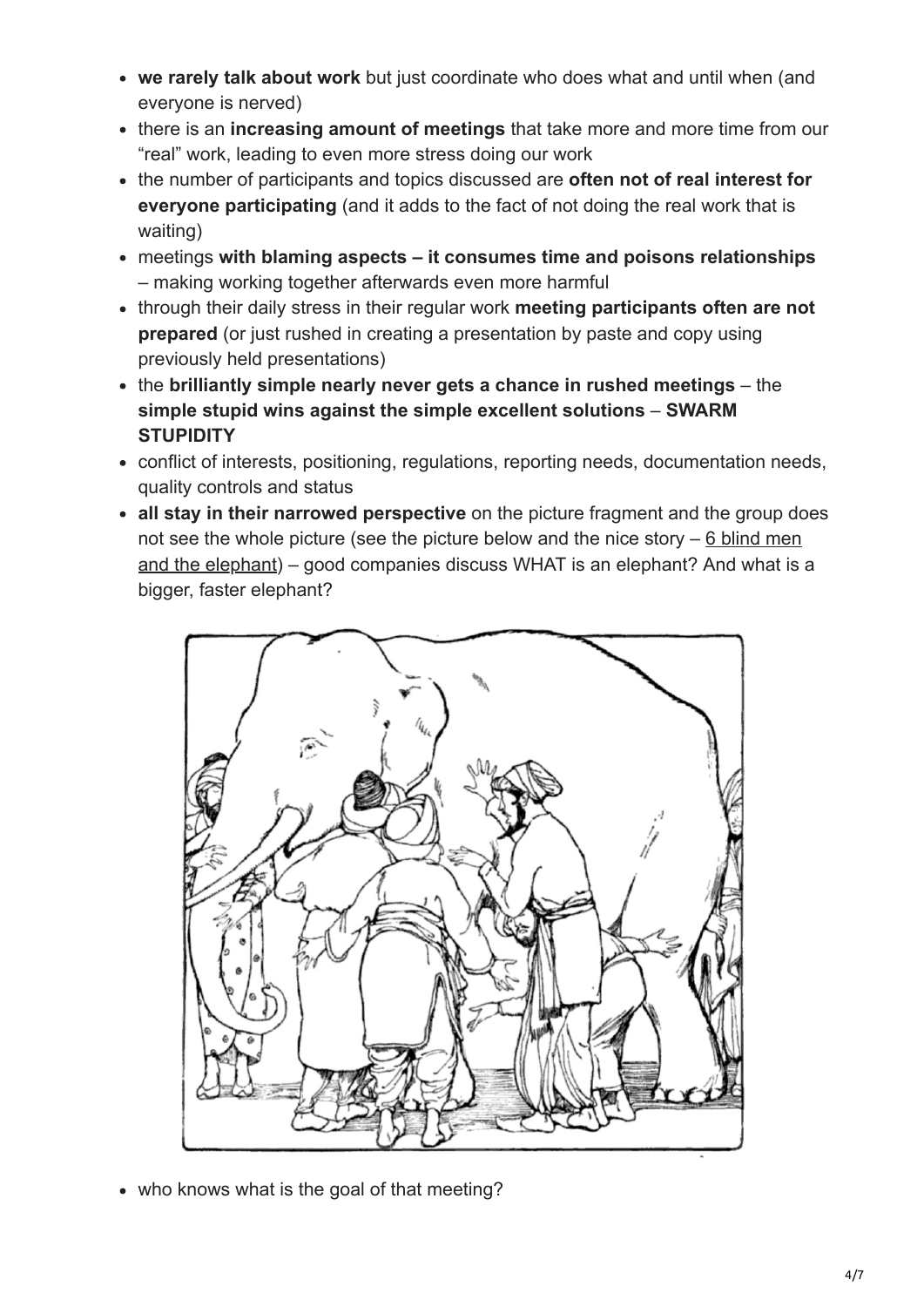- **often meetings are stupid complicated** get tangled in rules, not focussed on a beautiful result but defocussed by detailed questions about Who/Until/Who pays/Whom is it using…
- in opposition to swarm intelligence **not the experts and best in an area get together** but often the same recurring people in middle class level regarding the problem to solve

### <span id="page-4-0"></span>**Unrealistic targets**

- **too tough (and unrealistic) targets create stress, pressure, conflicts, errors and chaos** – in the end one is even not achieving far more simpler goals
- If one tries to reach something that is far out of range (and one is blind seeing that it is)
	- one often tries to do more of the same
	- using over hours, too much actions and effort.
	- resulting frustrations lead to escape plans, blaming, excuses
	- notification for change are treated as hostility
	- $\circ$  one is losing a clear view and perspective on the whole more and more

### Dunning-Kruger-Effect

#### [metacognitive](https://en.wikipedia.org/wiki/Metacognition)

- don't see superior abilities of others
- cannot see the extent of their own incompetene
- $\bullet$  it's forbidden to question an unrealistic utopia they suffer from the utopia syndrome (see [Change by Watzlawik, Weakland, Fisch\)](http://www.amazon.de/gp/product/B00VUMSR16/ref=dp-kindle-redirect?ie=UTF8&btkr=1) ... and other become victims of a foreign utopia

Unrealistic targets lead to:

- some employees that openly protest (but often to the powerless middle management … that starts to pacify)
- some engaged employees that applause (and know or hope that the less engaged will earn the blame later on)
- many resigning and they do what is just possible and leave the boss alone

more hours … more stress … one is getting the victim of the problem

### <span id="page-4-1"></span>**Too high load**

**don't aim for full resource utilization**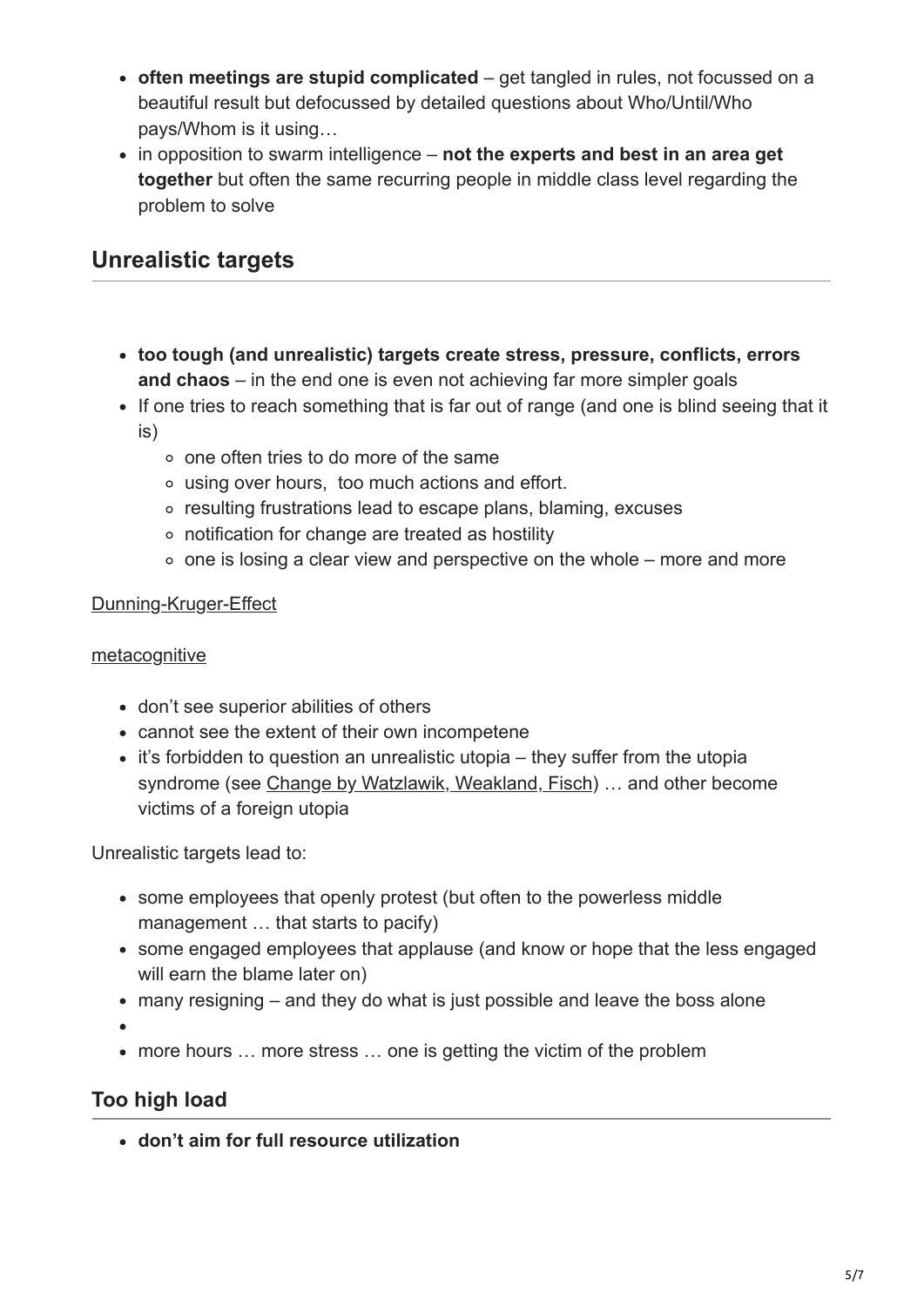- simple formula from [queueing theory:](https://en.wikibooks.org/wiki/Fundamentals_of_Transportation/Queueing) expected number [customers|people] = utilization / (1-utilization) … if you e.g. aim for 92% utilization you get 0,92/ (1-0,92) = 11,5 people on average in the queue and expected length of waiting people = utilization  $*$  expected number of people = 0,92  $*$  11,5 = 10,58 people waiting on average. (in opposition to 4,81 people waiting when utilization goes down to 85%).
- that means **the more important a position (measured by their involvement in important decisions) – the less it has to be utilized!!!** (please compare that to your current environment). With e.g. 60% utilization leading to one person waiting on average.
- **too high load (starting with 85%) even leads to more work** as you have to handle with additional stress, complaints and dissatisfaction (like compared to computer networks).
- **all above 85% leads to trouble and often to catastrophes as the load jumps to more than 100%** through all the administrative overhead to manage the high load (best compensated by over hours  $\odot$
- **overloaded management leads to stalling decisions**
- **overload leads to more errors** as people start to reduce quality
- **the daily load starts eating everything else**
	- we stop visiting fairs and learning sessions
	- no time for innovation
	- leadership erodes to just running instead of doing coaching
	- o it first kills the climate, later on the sustainable and not urgently important until everything else

### <span id="page-5-0"></span>**Control points everywhere**

- the more the environment goes down through too much overload (see previous section) the more **companies start to introduce controlling everywhere** – things like weekly results, check for customer contacts, contract correctness, quality, project handovers, security, health of employees, overtime hours,… all important but usually working in healthy environments become subject of more intense monitoring
- Reviews, assessments, compliance, governance, risk management, budget regulations and reporting plus justifications (sorry I meant excuses)
- **that monitoring eats additional time** (and we jump to more than 100% utilization) – and even worse – that kind of work to aggregate numbers is something most people hate to do
- **mostly dominated top down** that new kind of work leads to a shift to finding numbers and excuses – instead of working on something meaningful for the product

Let's stop for today – there is much more to write about it in the next post. What do you think about it – did it sound familiar to your environment? Did you already read the book – what is you opinion? I'm looking forward for your comment  $\odot$